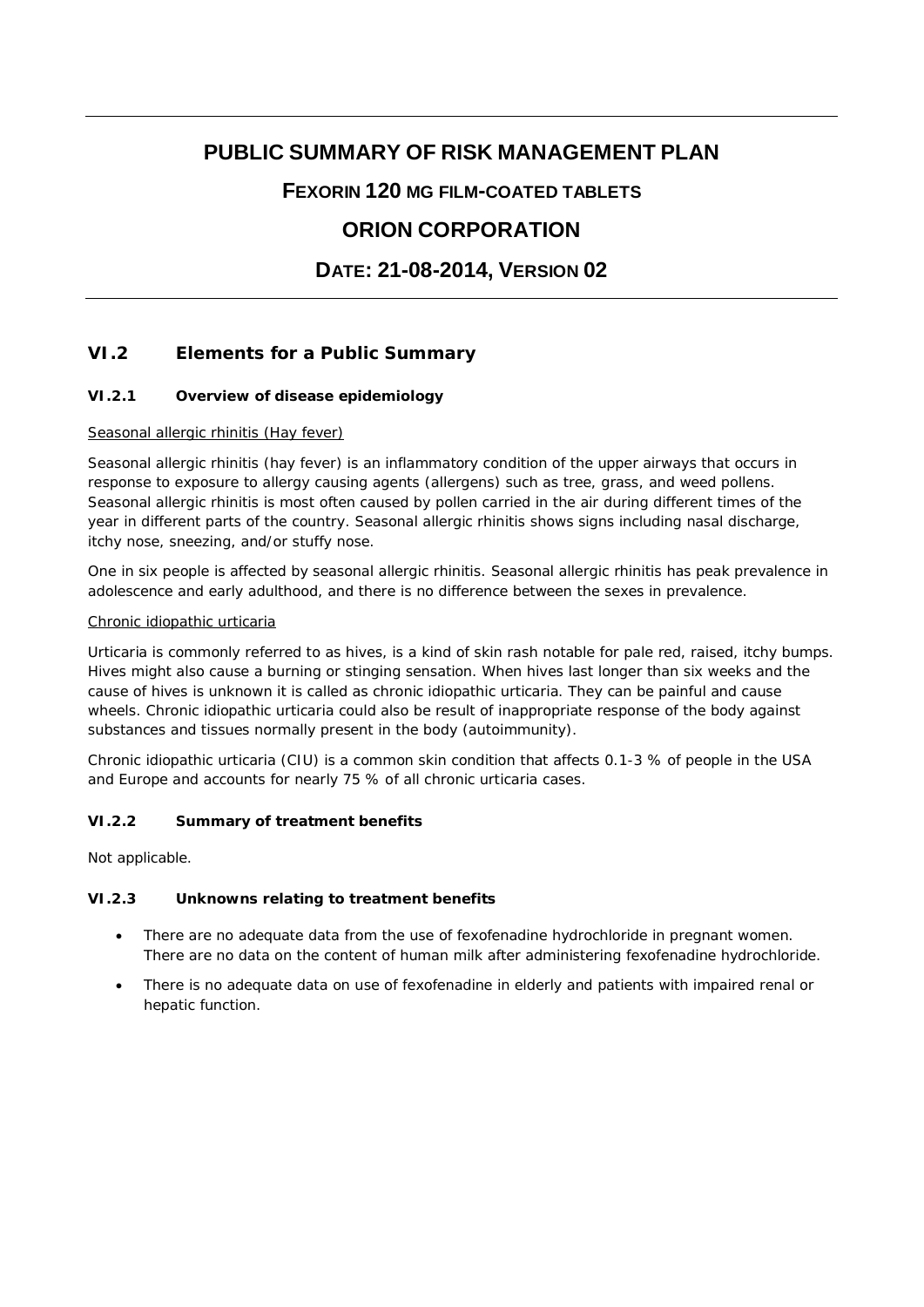## *VI.2.4 Summary of safety concerns*

**Important identified risks**

| <b>Risk</b>                                                                                                       | What is known                                                                                                                                                                                                                                                                                                                                                                                                                     | Preventability                                                                                                                                                                                                                                                                                                                                                          |
|-------------------------------------------------------------------------------------------------------------------|-----------------------------------------------------------------------------------------------------------------------------------------------------------------------------------------------------------------------------------------------------------------------------------------------------------------------------------------------------------------------------------------------------------------------------------|-------------------------------------------------------------------------------------------------------------------------------------------------------------------------------------------------------------------------------------------------------------------------------------------------------------------------------------------------------------------------|
| Heart related disorders<br>(Cardiovascular events like<br>increased heart beat<br>(tachycardia) and palpitations) | Heart disorders such as<br>abnormally fast heart rate<br>(tachycardia) and sensation of<br>beating of heart (palpitations)<br>have been reported in clinical<br>trials.                                                                                                                                                                                                                                                           | Yes. Risk of heart related<br>disorders has been mentioned in<br>Section 2 (What you need to<br>know before you take Fexorin)<br>and section 4 (Possible side<br>effects) of PIL. As per Section 2<br>(What you need to know before<br>you take Fexorin) of PIL, the<br>patients should inform their<br>physicians if they have history of<br>heart related conditions. |
| Allergic reactions<br>(hypersensitivity) including<br>anaphylactic reactions                                      | Allergic reactions<br>(hypersensitivity) with<br>manifestations such as giant<br>hives (angioedema), chest<br>tightness, difficulty in breathing<br>(dyspnoea), flushing and whole<br>body allergic reaction (systemic<br>anaphylaxis) have been reported<br>in clinical trials.                                                                                                                                                  | Yes. Risk of allergic reactions has<br>been mentioned in Section 2<br>(What you need to know before<br>you take Fexorin) and section 4<br>(Possible side effects) of PIL. As<br>per section 2 (What you need to<br>know before you take Fexorin),<br>fexofenadine is contraindicated in<br>patients with known allergy to<br>fexofenadine.                              |
| Co-administration with<br>erythromycin or ketoconazole                                                            | Co-administration of<br>fexofenadine hydrochloride with<br>erythromycin or ketoconazole<br>has been found to result in<br>a 2-3 times increase in the level<br>of fexofenadine in blood<br>(plasma). The changes were not<br>accompanied by any effects on<br>the QT interval of<br>electrocardiogram and were not<br>associated with any increase in<br>adverse reactions compared to<br>the medicinal products given<br>singly. | Yes. The patients and physicians<br>should be informed to avoid the<br>co-administration of fexofenadine<br>hydrochloride with erythromycin<br>or ketoconazole.                                                                                                                                                                                                         |

### **Important potential risks**

| <b>Risk</b> | What is known |
|-------------|---------------|
| None        |               |